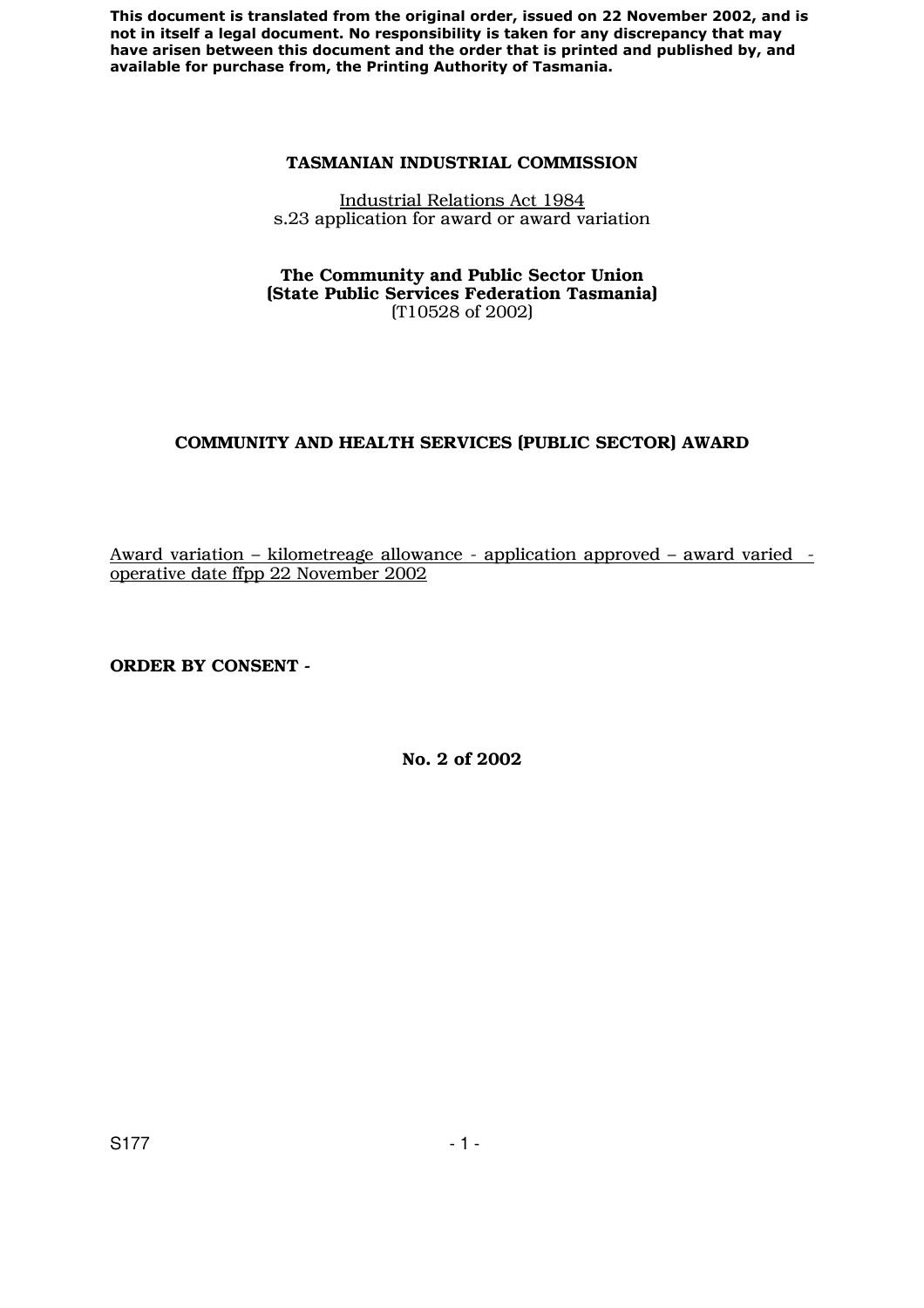AMEND THE **COMMUNITY AND HEALTH SERVICES (PUBLIC SECTOR) AWARD** IN THE FOLLOWING MANNER:

## **By deleting Clause 11 – Allowances, and inserting in lieu thereof the following:**

### **"11. ALLOWANCES**

(a) Annual Leave Allowance

During a period of annual leave an employee shall be paid an allowance by way of additional salary, calculated at the rate of salary prescribed for the relevant classification in Clause 8 - Salaries of this award, as follows:

(i) Day Worker

A day worker (excluding employees who receive the 20 per cent loading in lieu of annual leave, sick leave and holidays with pay) who proceeds on annual leave for a period of 10 or more days shall be paid an allowance calculated at the rate of 17.5 per cent of the employee's normal salary, including any higher and more responsible duties allowance or allpurpose payments payable to the employee concerned.

(ii) Shiftworker

An employee who, but for the period of annual leave, would have worked shiftwork, shall receive an allowance calculated at the rate of 17.5 per cent of the employee's normal salary including any higher duties allowance.

**PROVIDED** that an employee who would have received shift payments as prescribed by Clause 33 - Shift Work of this award had the employee not been on annual leave during the relevant period, and where such shift payments would have entitled to the employee a greater monetary amount than an allowance of 17.5 per cent of the employee's normal salary, the employees annual leave allowance shall be calculated as an amount equivalent to the shift payment the employee would have received in accordance with his/her projected shift roster.

 **PROVIDED FURTHER** that such allowance shall:

- (1) be calculated on the basis of a maximum period in any one leave year as follows:
	- (A) in the case of a shiftworker a period of five weeks' annual leave; and
	- (B) in all other cases a period of four weeks' annual leave.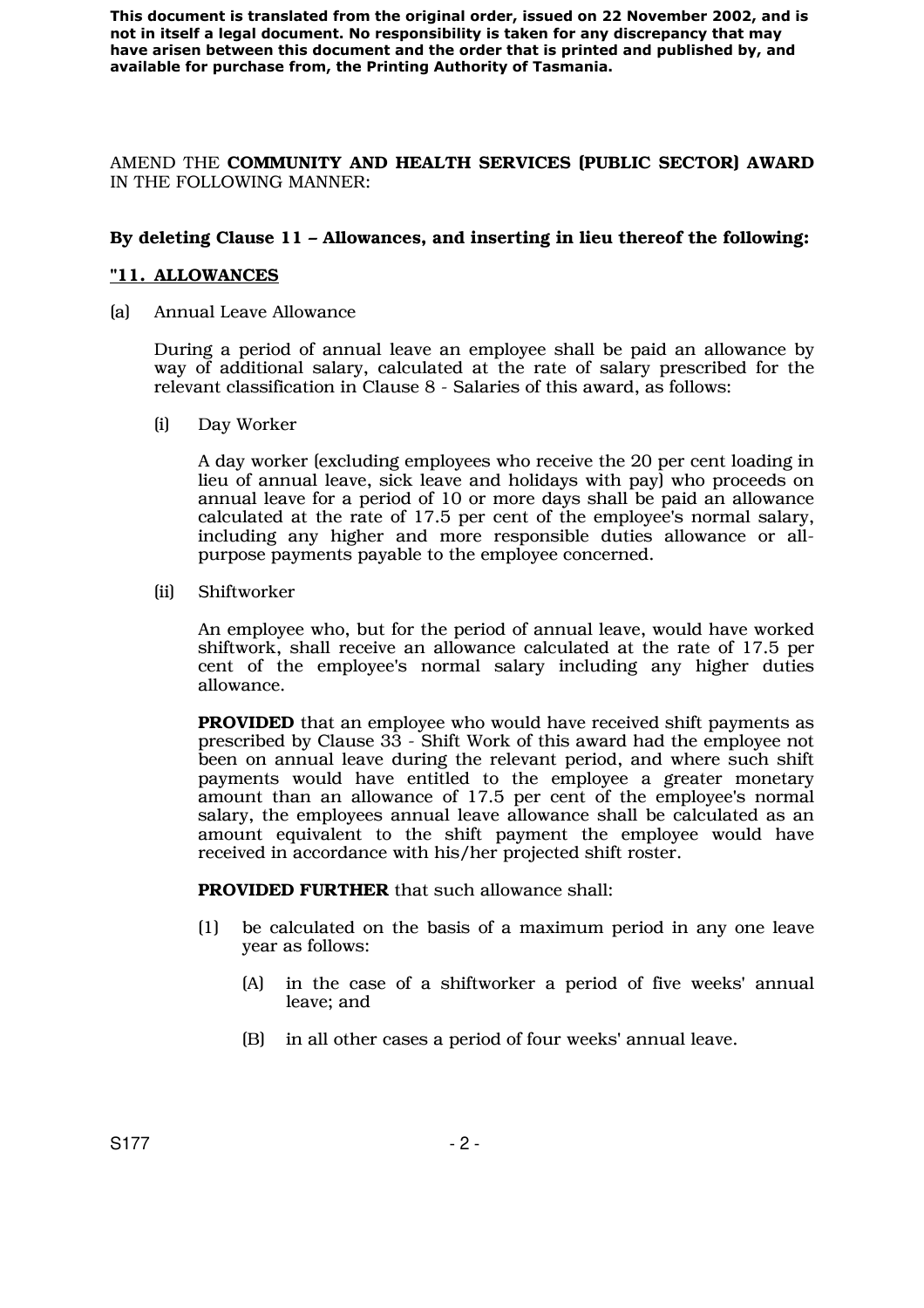> Where, in the case of a shiftworker, more than five weeks' annual leave accrues per annum the excess above five weeks shall be paid only as per projected shift roster;

- (2) in no case where the allowance is calculated on the basis of 17.5 per cent of normal salary, shall it exceed the allowance which would be payable in respect of the classification of Administrative and Clerical Employee, Level 7, first year of service of this award, on and from the employees anniversary date, in respect of all annual leave accrued during the previous 12 months;
- (3) not apply to proportionate annual leave accrued by an employee in the leave year of the year of termination of service where such employee voluntarily resigns or whose services are terminated for disciplinary or other good reason;
- (4) be calculated in the case of:
	- (A) a non-shiftworker, at the salary rate applicable to the employee concerned, on the day of annual leave accrual in the year in which the annual leave is credited; and
	- (B) a shiftworker, where the allowance is calculated as to projected shift roster, at the salary rate applicable to the employee concerned as at the date of commencement of annual leave; or
	- (C) a shiftworker, where the allowance is calculated at 17.5 per cent of the employee's normal salary, at the salary rate applicable to the employee concerned on the day of annual leave accrual in the year in which the annual leave is credited;
- (5) not be cumulative. Any balance of such allowance due to an employee at the expiration of a period of one year following the date upon which the annual leave was credited shall be paid to such employee as soon as is practicable after the date of the expiration of such period.
- (b) District Allowance
	- (i) The purpose of this general allowance is to compensate for excess costs necessarily incurred by an employee living in an isolated area and without limiting the foregoing includes partial reimbursement for STD, freight, fuel and depreciation costs.
	- (ii) Where a person is stationed permanently in one or the other of the following districts the employee may, on the determination of the employer, be paid an allowance in accordance with the following rates: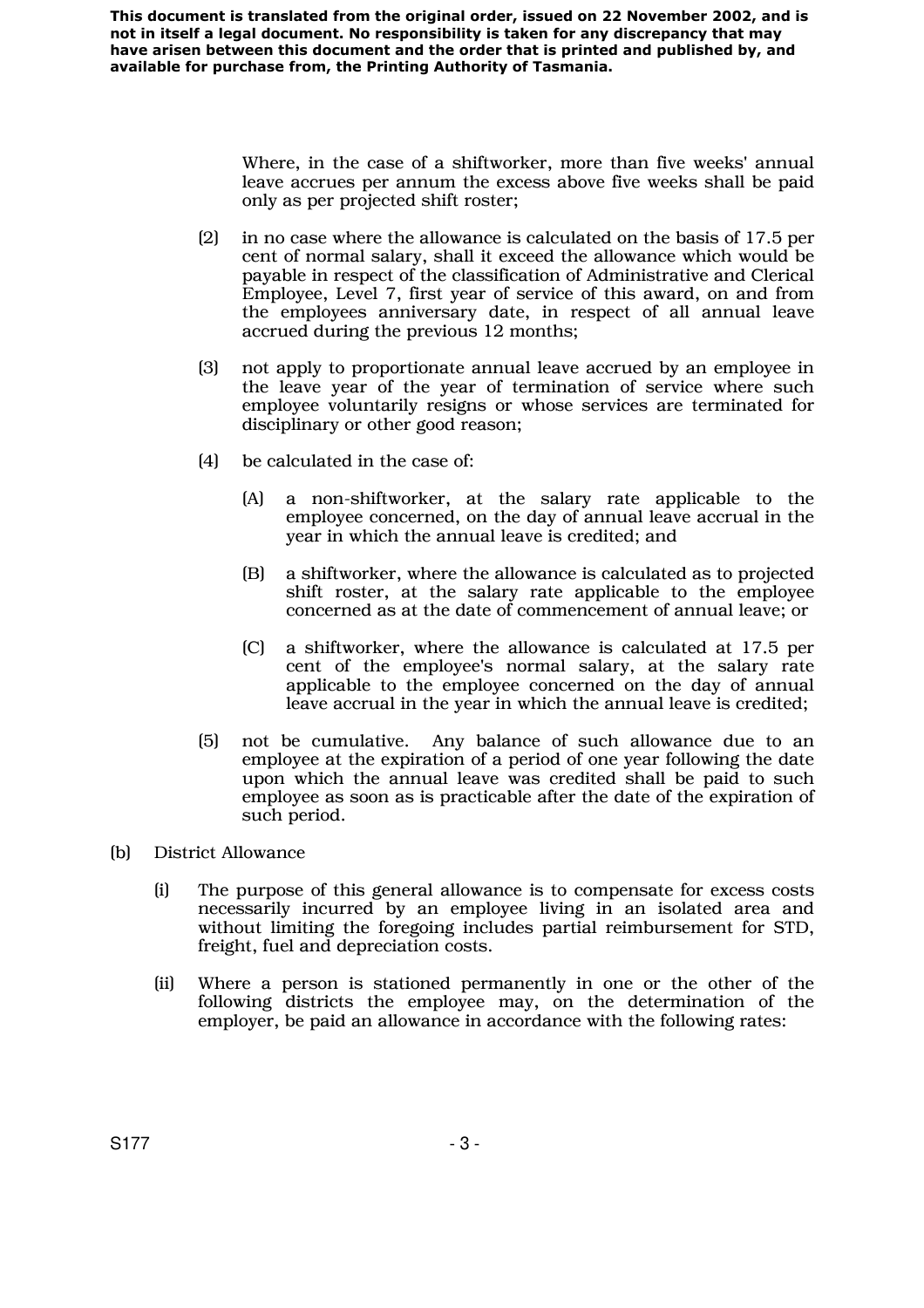| $\overline{1}$ | Category $R$ - Remote locations approved as such by the<br>Tasmanian Industrial Commission including Bass Strait<br>Islands, Maria Island and Bruny Island: |                                                                                                      |                   |
|----------------|-------------------------------------------------------------------------------------------------------------------------------------------------------------|------------------------------------------------------------------------------------------------------|-------------------|
|                |                                                                                                                                                             |                                                                                                      | Rate per<br>Annum |
|                |                                                                                                                                                             |                                                                                                      |                   |
|                | (A)                                                                                                                                                         | Person with dependant relatives residing<br>with the employee                                        | 2833.00           |
|                | (B)                                                                                                                                                         | Other (no dependants)                                                                                | 1416.00           |
| (2)            | Category B - Location under the Commonwealth Taxation<br>Zone B prescription:                                                                               |                                                                                                      |                   |
|                |                                                                                                                                                             |                                                                                                      | Rate per          |
|                |                                                                                                                                                             |                                                                                                      | Annum             |
|                |                                                                                                                                                             |                                                                                                      | \$                |
|                | [A]                                                                                                                                                         | Person with dependant relatives residing<br>with the employee                                        | 1416.00           |
|                | (B)                                                                                                                                                         | Other (no dependants)                                                                                | 708.00            |
| (3)            |                                                                                                                                                             | Category $S$ – Special locations as may be approved by the<br><b>Tasmanian Industrial Commission</b> |                   |
|                |                                                                                                                                                             |                                                                                                      | Rate per          |
|                |                                                                                                                                                             |                                                                                                      | Annum             |
|                |                                                                                                                                                             |                                                                                                      | \$                |
|                | (A)                                                                                                                                                         | Person with dependant relatives residing<br>with the employee                                        | 708.00            |
|                | (B)                                                                                                                                                         | Other (no dependants)                                                                                | 354.00            |

 **PROVIDED** that an employee with dependants residing with the employee shall be regarded as an employee without dependants if the employee's spouse, of entitlement arising from employment, is in receipt of a district allowance.

- (c) First Aid Allowance
	- (i) An employee nominated by the employer to perform first aid duties and who is the current holder of a St John Ambulance First Aid Certificate, or an equivalent certificate, shall be paid an allowance of \$400 per annum.
	- (ii) Where the employer requires an employee to obtain a first aid qualification, the employer shall pay all associated costs, and where necessary, shall provide paid time off for the purpose of undertaking first aid training leading to an appropriate first aid qualification such as a certificate from St John Ambulance.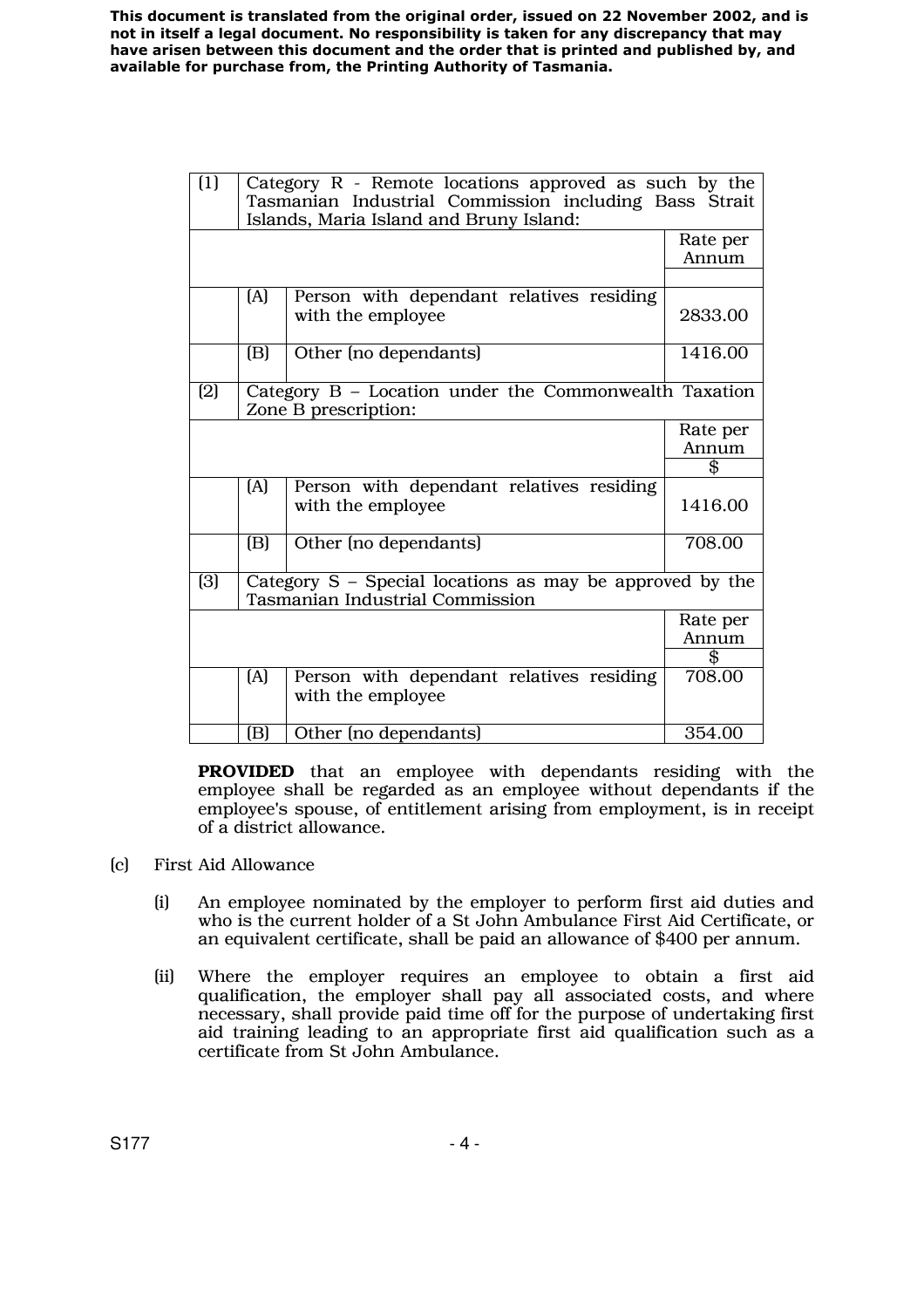- (iii) An employee nominated to perform first aid duties shall be allowed to undertake refresher courses as in paragraph (ii) of this subclause providing the employer still requires the employee to perform such duties.
- (d) Higher Duties, More Responsible Duties and Mixed Functions Allowances
	- (i) Higher Duties Allowance
		- (1) Where an employee is directed by the employer to temporarily perform the duties of an employee with a higher classification for a period of five days or more, that employee shall be paid an allowance equal to the difference between the employee's own salary and the minimum salary of the higher position.
		- (2) Where an employee is directed by the employer to perform temporarily a part of the duties of an employee with a higher classification for a period of five days or more, that employee will receive an allowance established by reference to the proportion that the duties assumed bear to the whole of the duties of the higher position and the difference between the employee's substantive salary and the minimum salary of the higher position.
		- (3) Where an employee is promoted to a higher position in which that employee has previously been performing the duties in a temporary capacity, that employee will receive the increment to which the employee would normally have been entitled had the employee been promoted to the position at the commencement of the period of acting duty.
		- (4) Where an employee continues to perform the higher duties as provided for in subparagraph  $[i][1]$  hereof for a period of more than 12 months an increment if provided for in the higher classified position shall be paid.
		- (5) Where an employee receiving an allowance under subparagraphs (1) or (2) of this paragraph, proceeds on approved paid leave, the employee will continue to receive that allowance provided that the duties continue after the period of such leave.

**PROVIDED** that no employee shall be entitled to receive any increase in salary by virtue of subparagraph (i)(4) hereof unless, in the opinion of the employer, the employee's conduct, diligence and efficiency during the 12 months immediately prior to the date from which such increase would be payable shall have been satisfactory.

- (6) For the purposes of subparagraph (i)(4) reference to employee does not include temporary employee or casual employee.
- (ii) More Responsible Duties Allowance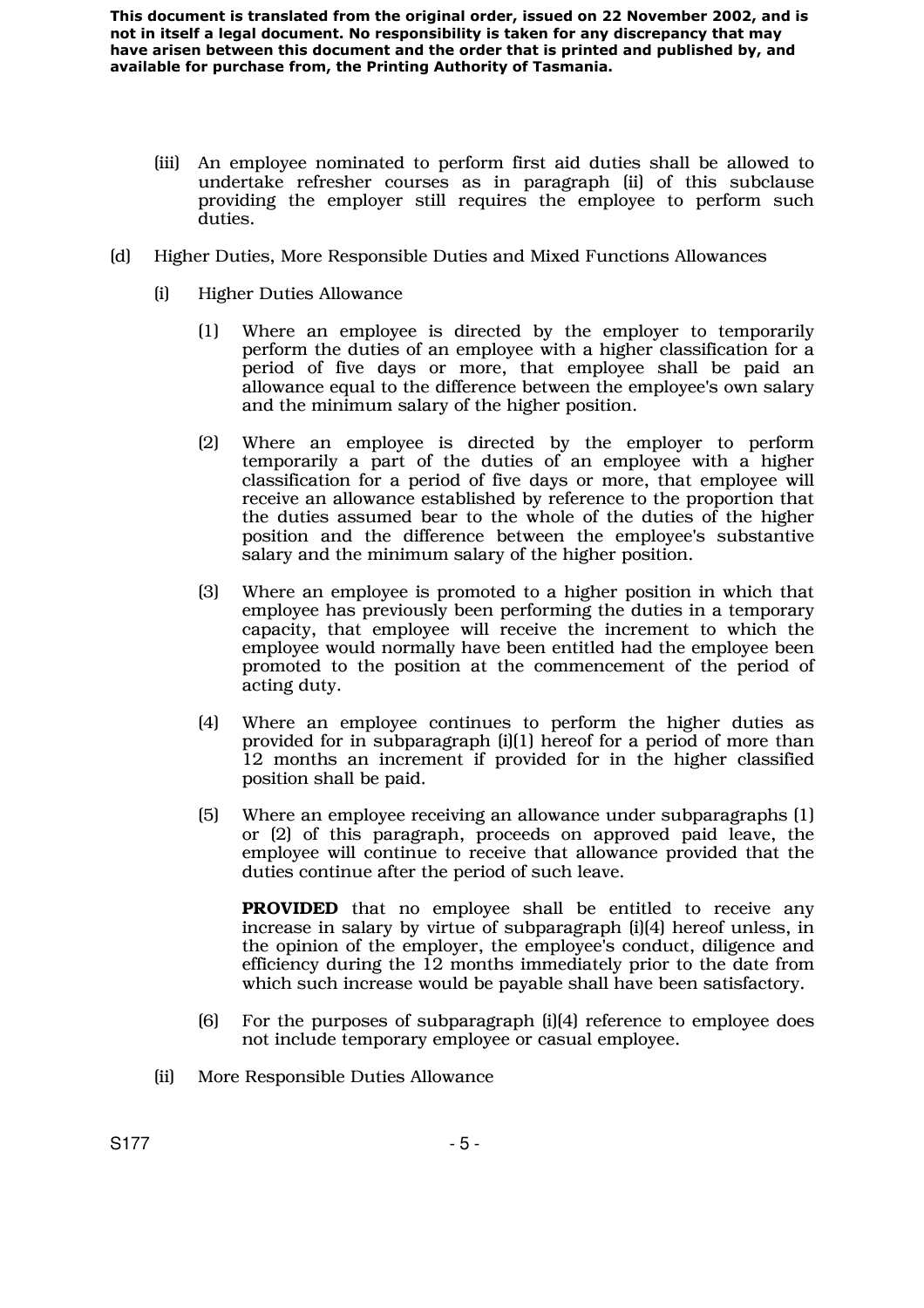> (1) Where, for a period of five days or more an employee is required to perform more responsible duties which are not capable of being paid for in subparagraphs (i)(1) and (i)(2) of this subclause, the employer shall authorise a more responsible duties allowance.

The allowance shall be established by reference to the value of the more responsible duties involved.

- (2) Where an employee receiving an allowance under subparagraphs (1) or (2) of this paragraph, proceeds on approved paid leave*,* the employee will continue to receive that allowance provided that the duties continue after the period of such leave.
- (3) Payment for overtime shall be at the classification rate inclusive of the allowance provided in paragraphs (i) or (ii) of this subclause.
- (4) For the purposes of subparagraphs (1), (2) and (3) of this paragraph reference to employee does not include temporary employee or casual employee.
- (iii) Mixed Functions

Notwithstanding paragraphs (i) or (ii) of this subclause, an operational employee engaged continuously for two hours or more on duties carrying a higher rate than that employee's ordinary classification, shall be paid the higher rate for such day or shift. If for less than two hours the employee shall be paid the higher rate for the time worked.

**PROVIDED** that where an employee is required to work to relieve a person occupying a supervisory position where that person is absent on his/her nominated day off or a day in lieu thereof, this allowance shall not apply.

- (e) Kilometreage
	- (i) Required User Category

Where an employee is required in writing by the employer to have available on a regular basis a private motor vehicle which the employee will be required to use for official purposes, and the employee agrees in writing to do so an allowance shall be paid for such use in accordance with the following rates: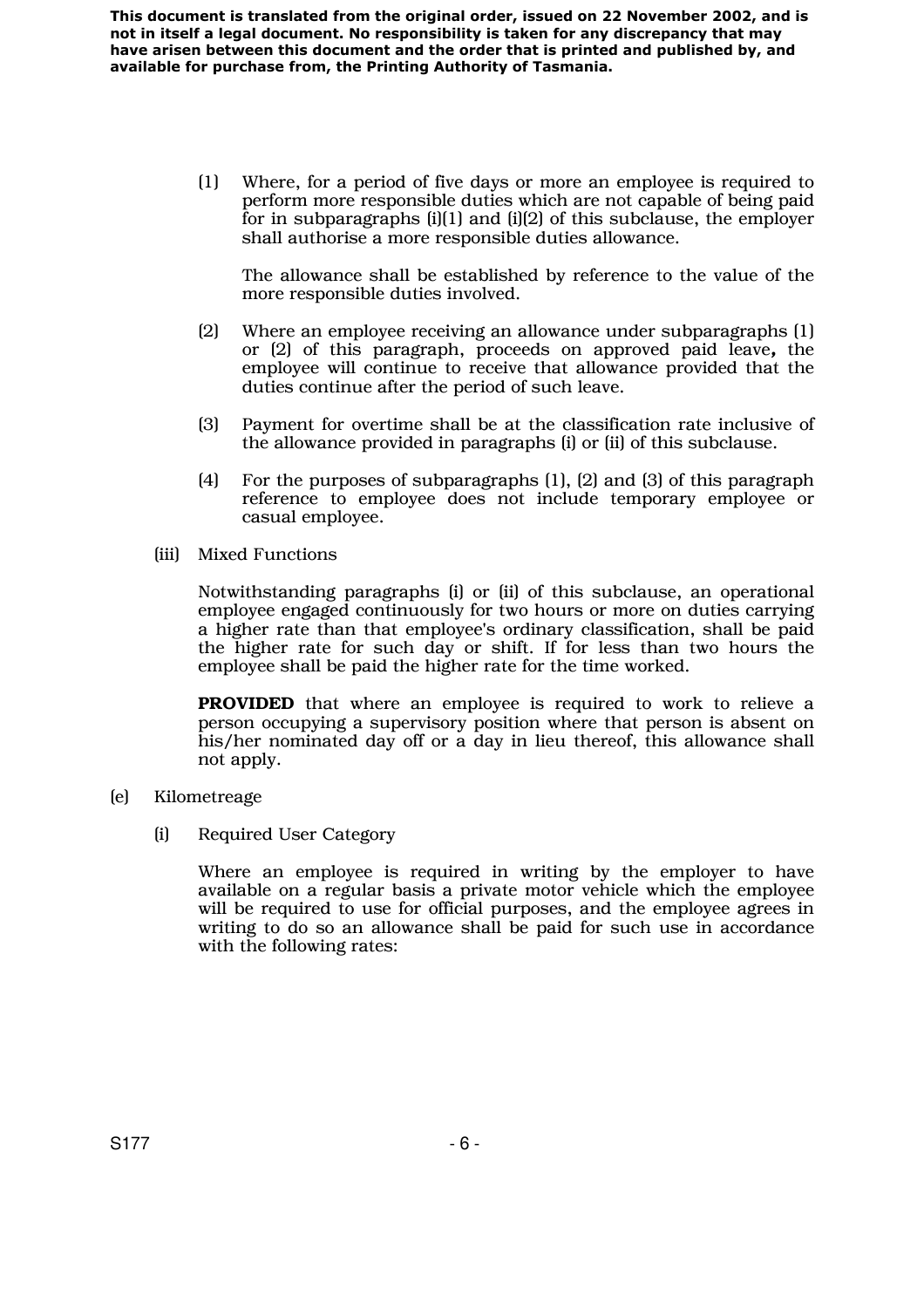| Annual Kilometreage           | Cents per Kilometre |                    |
|-------------------------------|---------------------|--------------------|
| Travelled on Duty in a        |                     |                    |
| Financial year                |                     |                    |
|                               | Rate 1              | Rate 2             |
|                               | 2 litres and above  | Less than 2 Litres |
| First 10,000 kilometres [86%] |                     |                    |
|                               | 61.04 (100%)        | 52.49              |
| Any additional kilometres     |                     |                    |
| [46%]                         | 32.35 (53%)         | 28.08              |

**PROVIDED** that where the employer wishes to withdraw the requirement to provide a private motor vehicle then, except where special circumstances exist, at least one year's notice in writing shall be given, and the notice period shall specified to end on 30 June.

(ii) Occasional User Category

Where an employee is not required to provide a private motor vehicle for official use as prescribed in subclause (e) - Kilometreage, paragraph (i) - Required User Category but otherwise receives approval from the employer to use a private motor vehicle for official purposes on a occasional basis, an allowance shall be paid in accordance with the following rates:

| Annual Kilometreage<br>Travelled on Duty in a<br>Financial year | Cents per Kilometre |                    |
|-----------------------------------------------------------------|---------------------|--------------------|
|                                                                 | Rate 3              | Rate 4             |
|                                                                 | 2 litres and above  | Less than 2 Litres |
| First 10,000 kilometres [86%]                                   |                     |                    |
|                                                                 | 40.69 (100%)        | 34.99              |
| Any additional kilometres                                       |                     |                    |
| 46%]                                                            | 21.57 (53%)         | 18.72              |

 (iii) For the purpose of subclause (e) - Kilometreage, paragraphs (i) - Required User Category and (ii) - Occasional User Category, the rates specified therein shall apply as follows:

RATES 1 and 3 Apply to motor vehicles generally recognised as having an engine capacity of 2:0 litres or more and include rotary engines.

RATES 2 and 4 Apply to motor vehicles generally recognised as having an engine capacity of less than 2:0 litres.

(iv) The rates specified in subclause (e) - Kilometreage, paragraph (i) - Required User Category and (ii) - Occasional User Category, shall not be varied as a consequence of National Wage Case decisions. The rates shall be varied upon application subsequent to 30 March and 30 September of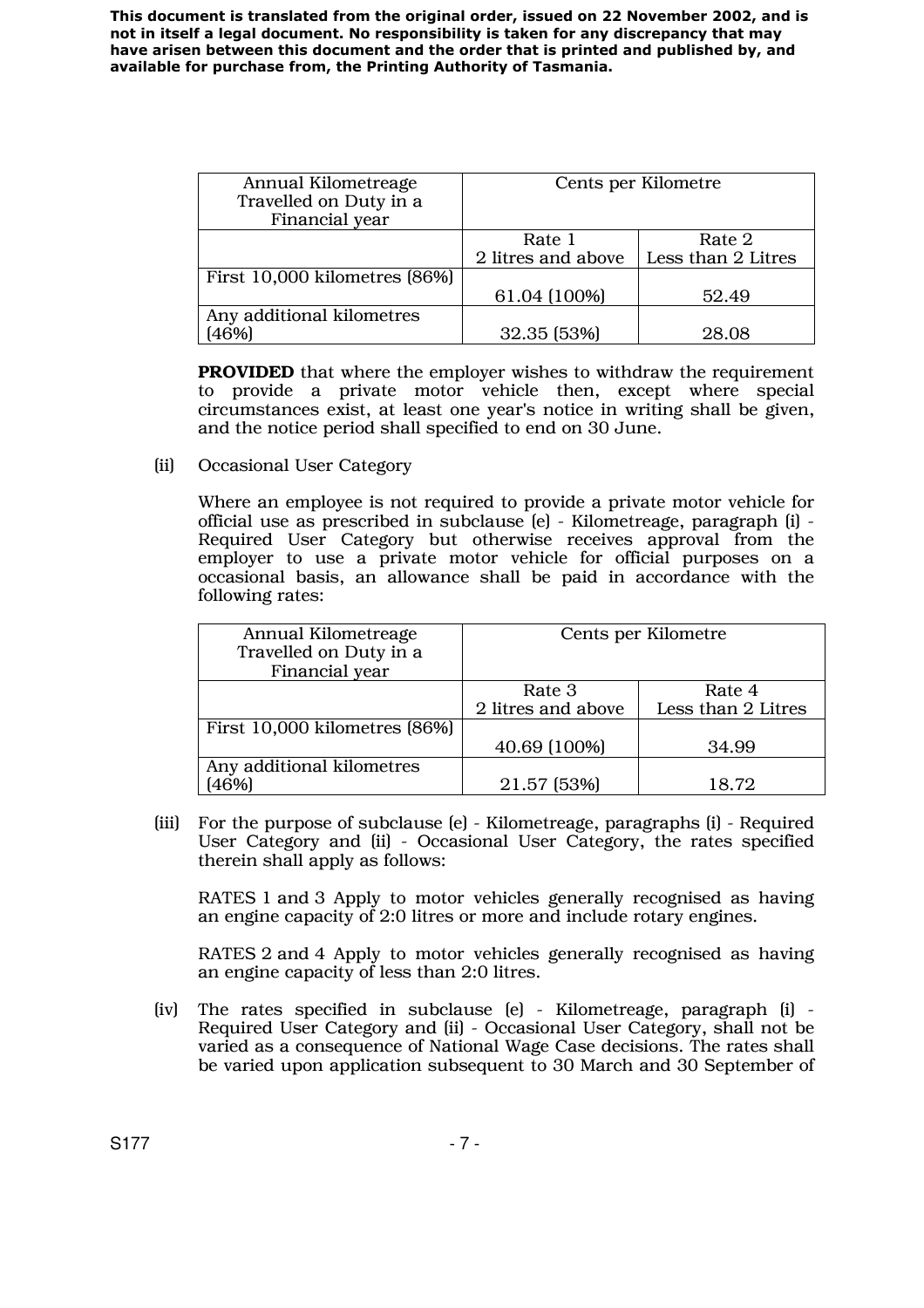> each year after the Hobart Transportation, Private Motoring subgroup, Consumer Price Index Numbers for the quarters ending 30 March and 30 September respectively, become available. The Rate 1 and Rate 3 variations for the first 10,000 kilometres travelled shall be calculated in accordance with the formula specified in decision T.33 of 1985 dated 13 June 1985.

> Variations to the other rates specified in the tables in subclause (e) - Kilometreage, paragraphs (i) - Required User Category and (ii) - Occasional User Category, shall be calculated by applying the percentage shown in brackets to the relevant first 10,000 kilometres rate (as varied) shown as 100 per cent.

- (v) An employee shall not receive an allowance for kilometres travelled in excess of 16,000 kilometres in any one financial year unless authorised by the employer concerned on the recommendation of the Head of Agency, to travel a greater distance in that year.
- (vi) In addition the following allowances shall be paid to employees:
	- (1) Where stationed in Category R as provided in subclause (b) District Allowances, paragraph (ii), subparagraph (1) of this clause, \$24.70 per month plus \$9.90 per 1,600 kms travelled on duty.
	- (2) Where stationed in Category B as provided in subclause (b) District Allowance, paragraph (ii), subparagraph (2) of this clause, \$16.40 per month plus \$9.90 per 1,600 kms travelled on duty.
	- (3) Where authorised to use a utility, four-wheel drive motor vehicle or any other special type of motor vehicle approved by the employer concerned - \$9.90 per month.
	- (4) Where authorised to use a trailer attached to the motor vehicle 2.97 cents for each kilometre travelled on duty with the trailer attached.
	- (5) Where authorised to use a motor vehicle on work involving the regular carrying of heavy equipment - \$9.90 per month.
	- (6) Where authorised to use a motor cycle 9.67 cents for each kilometre travelled on duty.
- (vii) Where an employee is required to provide a private motor vehicle in accordance with paragraph (i) - Required User Category of this clause and the distance travelled on duty in any financial year does not exceed 4,000 kilometres, the employee shall be paid an allowance calculated by multiplying the appropriate rate per kilometre by the difference between the actual number of kilometres travelled on duty during that year and 4,000 kilometres.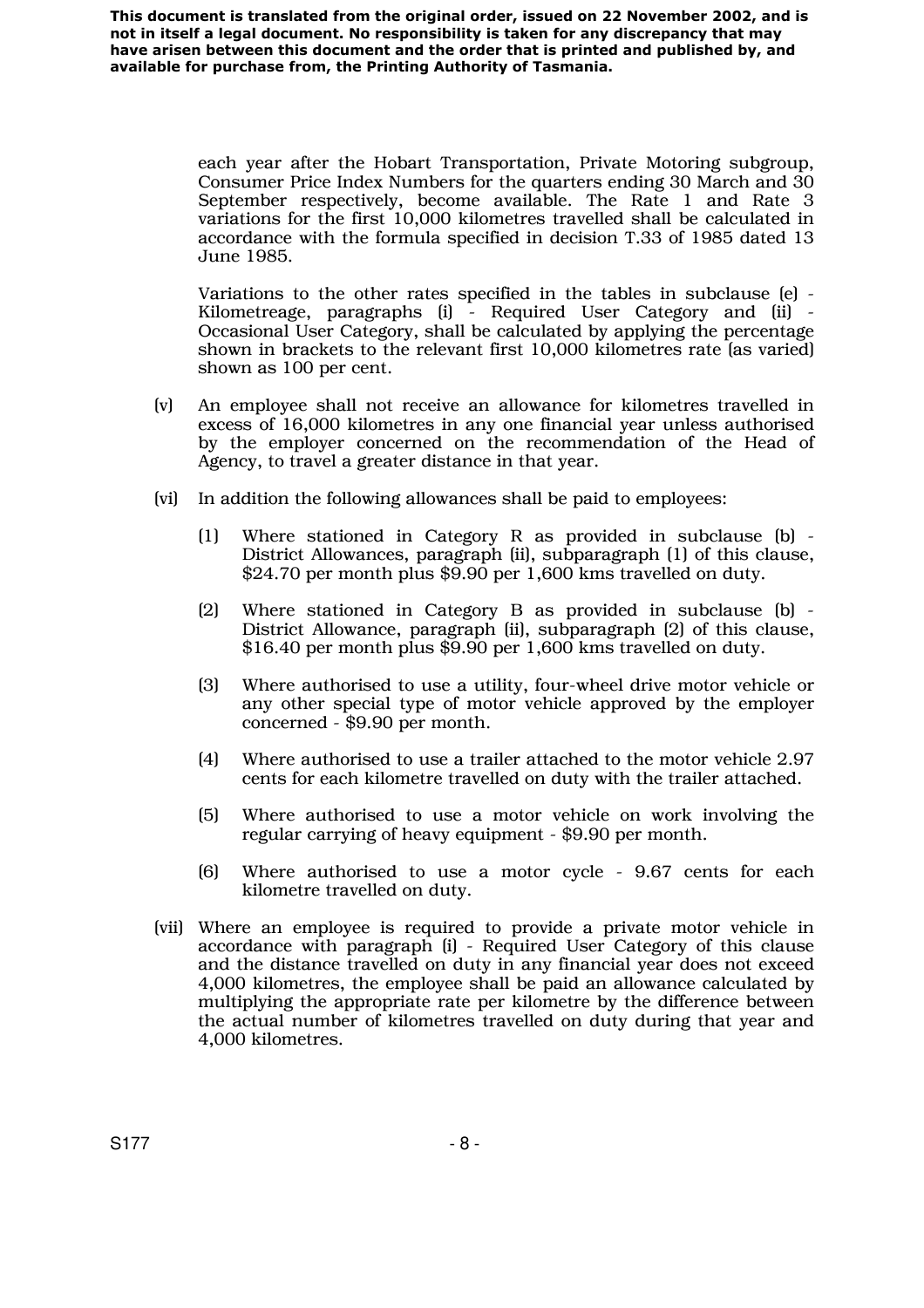- (viii) Where a part-time employee is eligible for any payment under subclause (e) - Kilometreage, paragraph (vii) of this clause, such allowance shall be calculated on the proportion of the total hours worked in that year by the part-time employee to the annual standard hours for a full-time employee of the same classification.
- (ix) Unless otherwise directed by the employer, kilometreage on duty shall be the distance travelled from an employee's place of employment to his or her destination and return to his or her place of employment.
- (x) A kilometreage allowance in excess of or at variance with the rates set forth in paragraphs (i) - Required User Category and (ii) - Occasional User Category of this subclause may be paid if, on the determination of the employer concerned, special circumstances exist which justify such excess or variation.
- (f) Meal Allowance
	- (i) Where an employee is required to commence duty at their headquarters not less than one and a half hours before, or to remain on duty for not less than one and a half hours after, the normal hours of duty, and that requirement necessitates the employee obtaining a meal away from home, that employee shall, subject to this paragraph, be paid a meal allowance at the following rate:

| Meal                     | Rate of Allowance |  |  |
|--------------------------|-------------------|--|--|
|                          |                   |  |  |
| <b>Breakfast</b>         | 8.35              |  |  |
| Lunch (or midday meal)   | 9.20              |  |  |
| Dinner (or evening meal) | 16.25             |  |  |

**PROVIDED** that where an employee who is required to work overtime on a Saturday, Sunday or holiday with pay, has been given prior notice the previous day or earlier, the employee shall not be entitled to the meal allowance BUT where such prior notice has not been given the employee shall attract such payment.

- (ii) Where the duties of an employee require the employee to travel from that employee's headquarters and the employee is more than 60 kilometres at the normal meal break, that employee shall, subject to this paragraph, be paid:
	- (1) in the case of a meal purchased by the employee at any hotel, boarding house, or public eating house, a meal allowance at the following rate: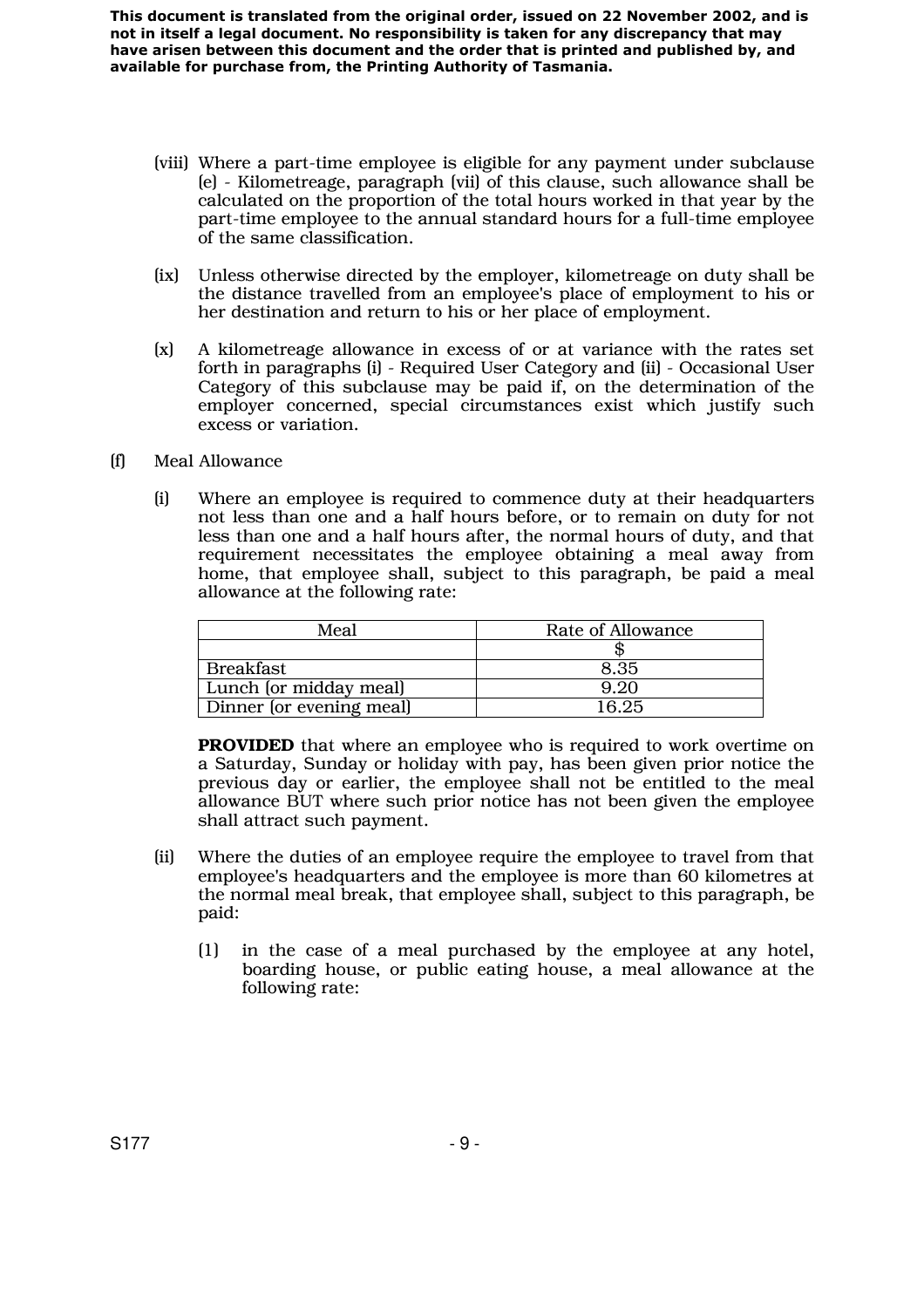| Meal                     | Rate of Allowance |  |
|--------------------------|-------------------|--|
|                          |                   |  |
| <b>Breakfast</b>         | 8.35              |  |
| Lunch (or midday meal)   | 9.20              |  |
| Dinner (or evening meal) | 16.25             |  |

- (2) in the case of a meal provided by the employee, a meal allowance of \$2.80 for each meal so provided.
- (g) Training Courses and Conferences Allowance

An employee who is required or is authorised to attend either a training course, conference or other similar function where full accommodation (including meals) is provided at no extra cost to such employee, he/she shall be paid an allowance for incidental expenses for each day of such attendance at the rate of:

|      |                           | Rate per Day |
|------|---------------------------|--------------|
|      |                           |              |
|      | Within this State         |              |
| (ii) | <b>Outside this State</b> | 20 RC        |

- (h) Travelling Allowance
	- (i) Employees travelling on duty who are required to remain away from their normal place of residence overnight shall be paid an allowance calculated in accordance with the following components:

|                                                                                               | Within   | Outside  |        |
|-----------------------------------------------------------------------------------------------|----------|----------|--------|
| Component                                                                                     | Tasmania | Tasmania | Sydney |
|                                                                                               | \$       |          |        |
|                                                                                               |          |          |        |
| Overnight absence from normal                                                                 |          |          |        |
| place of residence                                                                            | 82.35    | 115.20   | 134.50 |
|                                                                                               |          |          |        |
| Breakfast (preceding or following an<br>overnight absence) applicable hours                   |          |          |        |
| 7.00am - 8.30am                                                                               | 13.45    | 13.45    | 13.45  |
|                                                                                               |          |          |        |
| Lunch (preceding or following an<br>overnight absence) applicable hours                       |          |          |        |
| $12.30pm - 2.00pm$                                                                            | 12.00    | 12.00    | 12.00  |
|                                                                                               |          |          |        |
| Dinner (preceding or following an<br>overnight absence) applicable hours<br>$6.00pm - 7.30pm$ | 25.55    | 25.55    | 25.55  |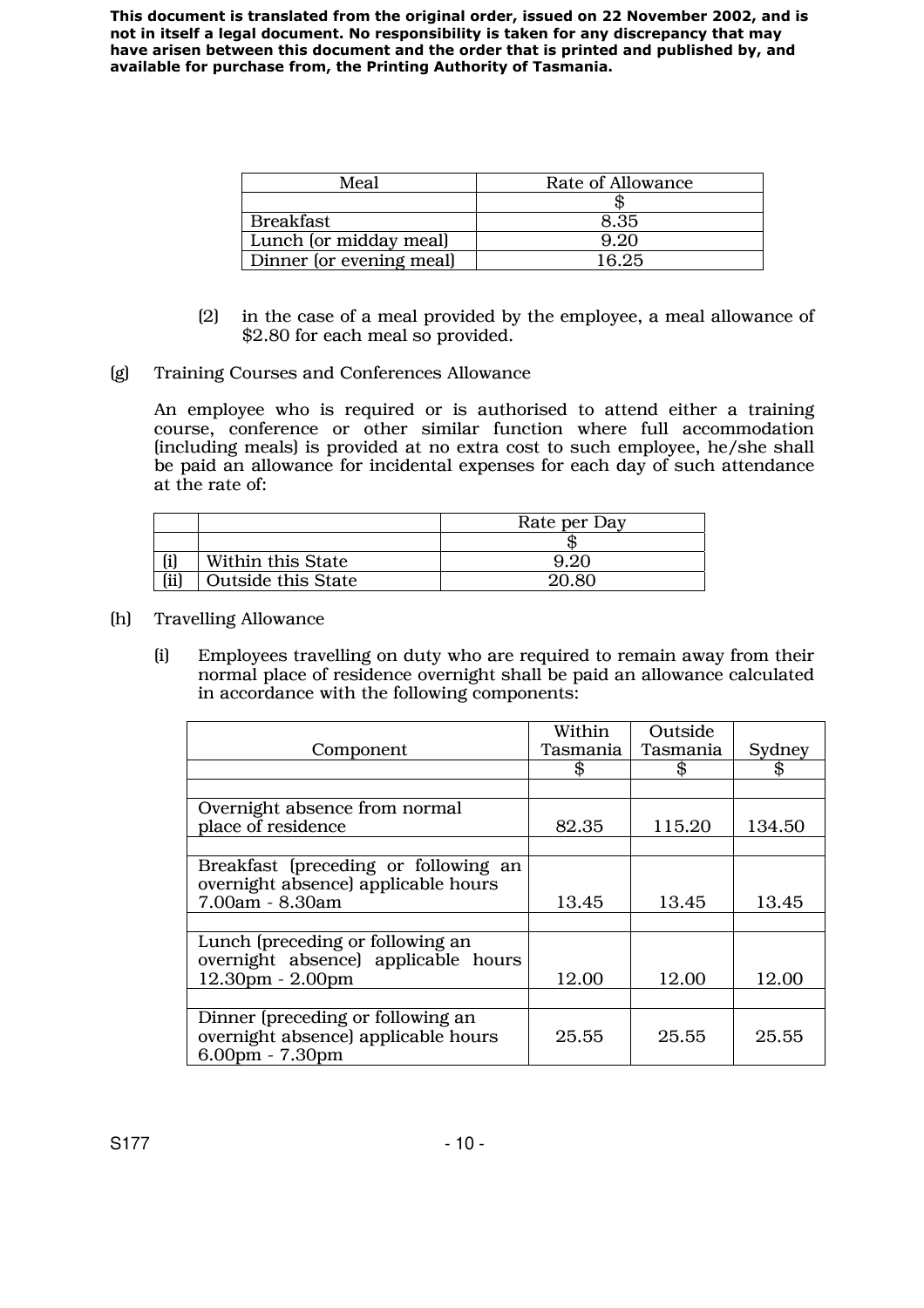> **PROVIDED** that if the employee so wishes, that employee shall be allowed advance payment of the estimated allowance payable for the period of travel in question.

- (ii) In addition to the allowance available in accordance with paragraph (i) of this subclause and provided the employer is satisfied that the employee did incur the expense claimed, an employee shall be entitled to reimbursement of reasonable expense incurred, as a result of his or her absence from the normal place of residence, for the following purposes:
	- (1) a telephone call to the employee's spouse or children each 24 hours;
	- (2) dry cleaning or laundry required as the result of an extended absence.
- (iii) Notwithstanding paragraph (i) of this subclause where the employer is satisfied that no reasonable alternative accommodation is available, the employee may be reimbursed for actual expenses incurred.
- (iv) Where an employee travels with a Minister or in a representative capacity for the State, or on special duties as determined by the employer, and thereby incurs additional expense, the employee may be paid such travelling allowance as may be determined by the employer.
- (v) Where public transport is not conveniently available and employees in the performance of their duties find it necessary to hire other forms of transport, they shall, subject to the approval of the employer, be reimbursed the actual costs incurred in the hiring of such transport.
- (vi) Where employees in the performance of their duties are required to be stationed temporarily at any place other than their usual headquarters for a period exceeding three weeks, and are absent from their normal place of residence, and have to procure board and lodging whilst so stationed, they shall be paid a travelling allowance at the following rates:
	- (1) for the first three weeks in accordance with the rates set forth in paragraph (i) of this subclause; and
	- (2) thereafter, at such rate as the employer concerned may determine.
- (vii) Where the employer certifies that the duties of an employee involve systematic travelling, the employer shall determine the rate to be paid to such employee within the limits of the rates set forth in paragraph (i) of this subclause.
- (viii) Where an employee in the performance of their duties is required to travel:
	- (1) Within Australia (including Papua New Guinea and New Zealand by ship, aircraft, railway train, or other means of conveyance, where